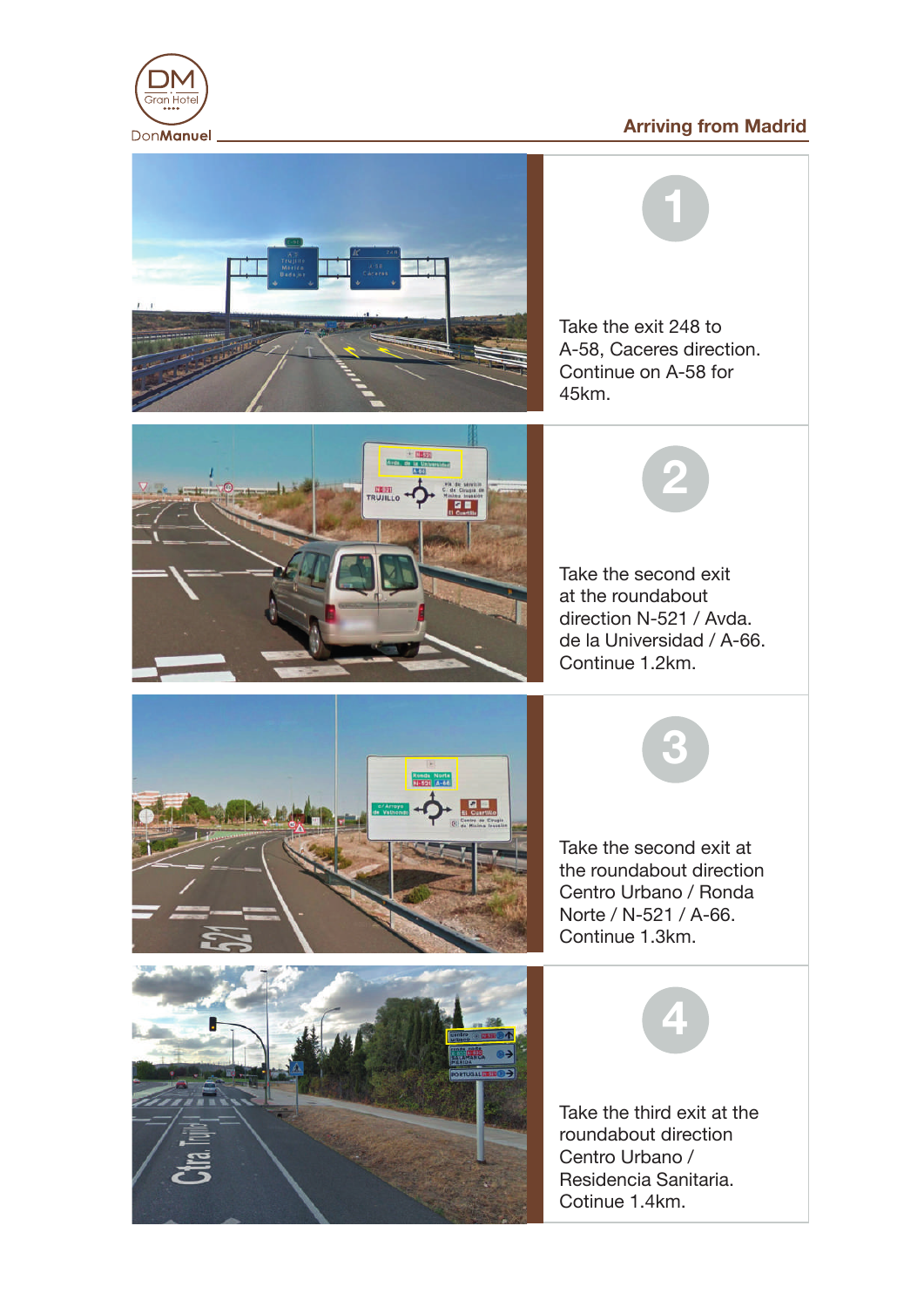## **Arriving from Madrid**





Take the third exit at the

**5**



**7**









Continue by c/Peña for 80m. **Watch out the no entry sign!!** Turn right 90º to C/ Luis Grande Baudesson.